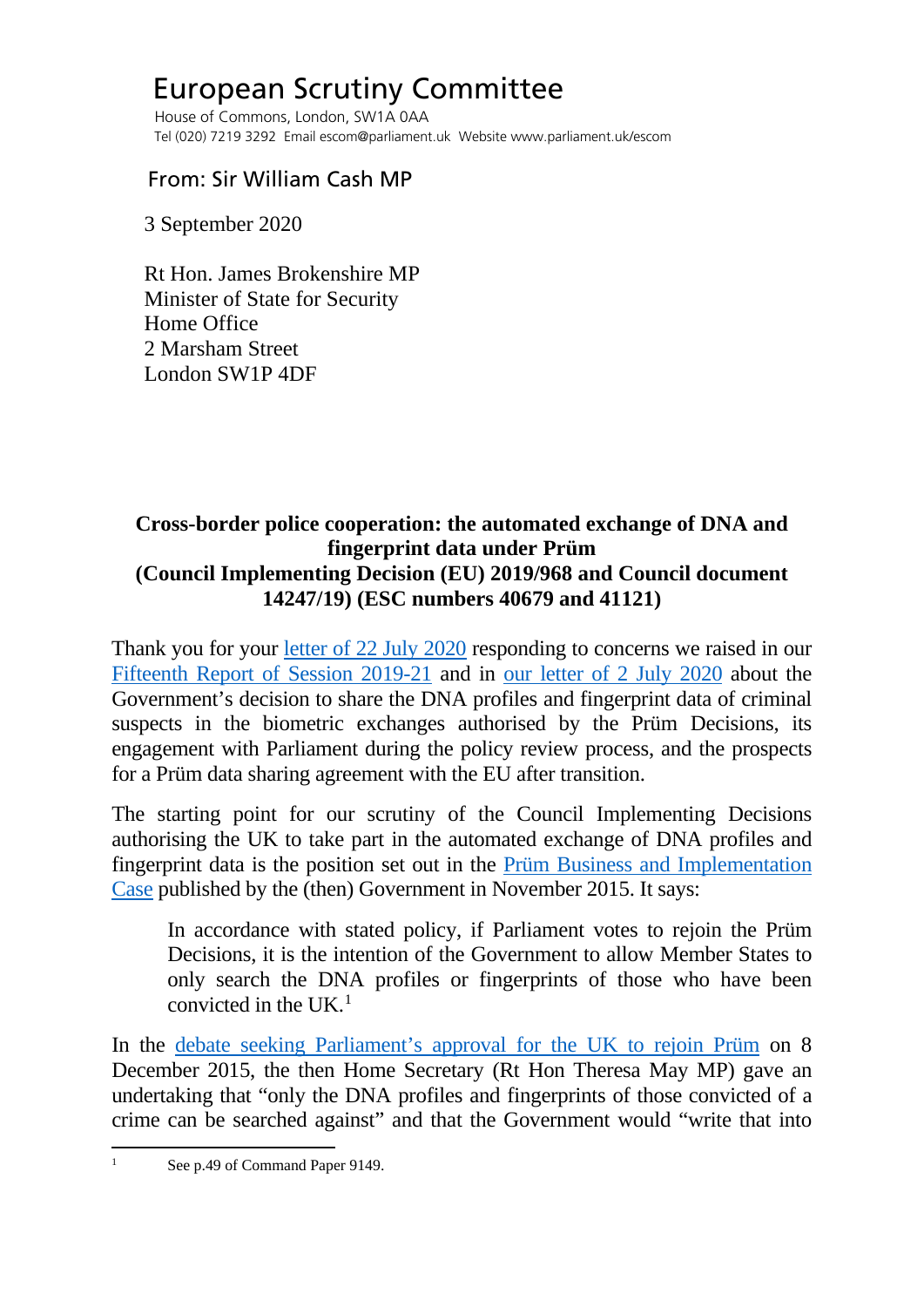legislation". In closing the debate, you recognised the "crucial" need to balance "security, public protection and civil liberties" and, to that end, made clear that you and the Home Secretary had "insisted that searches should only be made against the DNA and fingerprints of those convicted […]" and that oversight arrangements would be put in place to ensure that Prüm protects the public in a way that fully respects civil liberties.<sup>[2](#page-1-0)</sup>

The Biometrics Commissioner (Professor Paul Wiles) forms part of these oversight arrangements. So too does the Forensic Information Database Service Strategy Board (FIND-SB) which monitors the performance of the UK's national DNA and fingerprint databases and issues guidance to the police on the use of the databases.[3](#page-1-1) The Biometric Commissioner's [annual report for 2019](https://assets.publishing.service.gov.uk/government/uploads/system/uploads/attachment_data/file/897090/Biometrics_Commissioner_Annual_Report_Web_Access.pdf) sets out the safeguards agreed to by Parliament in December 2015, the first being a condition that "that only the DNA profiles and fingerprints of persons convicted of a crime will be made available for searching by EU Member States". This is also reflected in the [policy document published by FINDS in July 2019](https://assets.publishing.service.gov.uk/government/uploads/system/uploads/attachment_data/file/814981/Forensic_Information_Database_Service__FINDS__-_International_DNA_and_Fingerprint_Exchange_Policy_for_the_United_Kingdom.pdf) which makes clear that reference data for Prüm held in the UK's national DNA database is "wholly limited" to those convicted of a recordable offence, not criminal suspects.

We accept that it is entirely appropriate for the Government to review its policy on the sharing of criminal suspects' biometric data, to do so in close consultation with operational partners, and to be informed by their assessment of the public safety benefits. You do not, however, address our central concern: the apparent lack of engagement with Parliament during the review process or involvement of Parliament in evaluating and endorsing the outcome of the review and the change in policy. We are also concerned that your Written Ministerial Statement makes no mention of wider stakeholder consultation on a policy change which has clear implications for the protection of civil liberties. We note your assurance that "strong safeguards" remain in place, but as you will be aware, they are no longer the same as those agreed to by Parliament in December 2015 when it determined the basis on which the UK would participate in Prüm.

The consequence of the Government's policy change is that more data, with fewer safeguards, will be shared with EU Member States now that the UK has left the EU than was the case when the UK itself was a Member State. We consider that this requires further explanation and ask you to tell us:

<span id="page-1-0"></span><sup>&</sup>lt;sup>2</sup> Hansard 8 December 2015, cols 914-963.<br> $\frac{3}{2}$  EIND SD is showed by a geography in other

<span id="page-1-1"></span><sup>3</sup> FIND-SB is chaired by a representative of the National Police Chiefs' Council (NPCC) and includes representatives of the Home Office and of the Police and Crime Commissioners who are the voting members. Also in attendance as observers are the Chair of the Biometrics and Forensic Ethics Group, the Forensic Science Regulator, the Biometrics Commissioner, the Information Commissioner and representatives of the devolved administrations.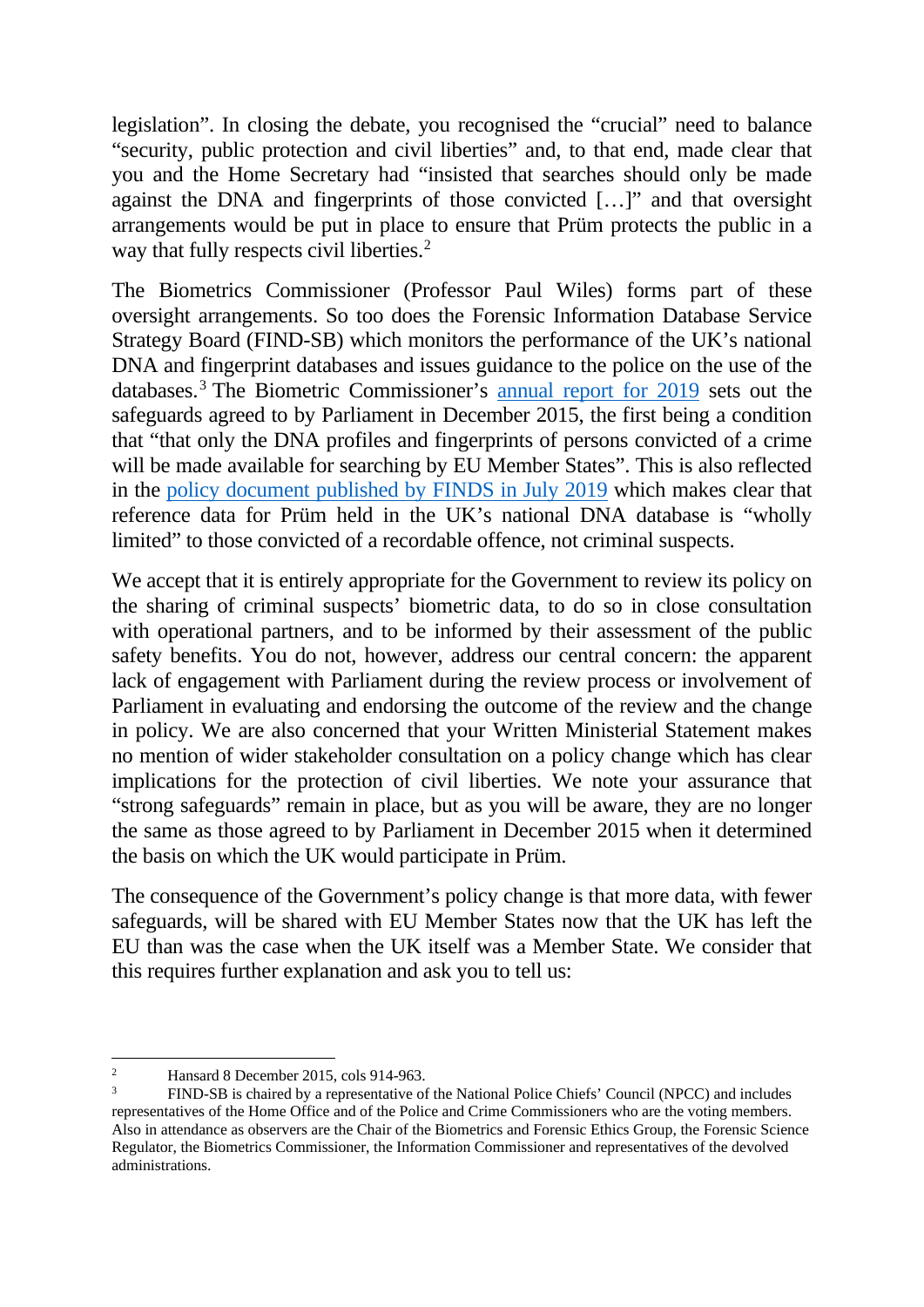- Why the safeguard limiting Prüm exchanges to the DNA profiles and fingerprints of convicted criminals (as set out in the draft legislation proposed by the Government in [Annex J of Command Paper 9149\)](https://assets.publishing.service.gov.uk/government/uploads/system/uploads/attachment_data/file/463469/ANNEX_J_Prum_draft_legislation__final_version_for_BIC__v3__2_.pdf) was not enshrined in UK law when the Government indicated that it would be;
- $\triangleright$  If, as indicated in your <u>letter of 15 June 2020</u>, no changes to UK law are necessary to allow the sharing of criminal suspects' biometric data, what practical means have been taken to implement the Government's policy change;
- $\triangleright$  Whether the Government considered the need for a data protection impact assessment under [section 64 of the Data Protection Act 2018](https://www.legislation.gov.uk/ukpga/2018/12/section/64/enacted) before proceeding to the exchange of criminal suspects' biometric data with EU partners;
- $\triangleright$  Whether the Biometrics Commissioner and other interested stakeholders were consulted on the proposed policy change and how, in broad terms, they responded;
- $\triangleright$  Whether the [policy advice](https://assets.publishing.service.gov.uk/government/uploads/system/uploads/attachment_data/file/814981/Forensic_Information_Database_Service__FINDS__-_International_DNA_and_Fingerprint_Exchange_Policy_for_the_United_Kingdom.pdf) issued by the Home Office's Forensic Information Database Service (FINDS) in June 2019 on *International DNA and Fingerprint Exchange Policy for the UK* has been updated to reflect the Government's change in policy; and
- $\triangleright$  Why the Government considered it appropriate to announce by Written Ministerial Statement a policy change which overturns the assurances accepted by Parliament in a Resolution of the House agreed in December 2015 without further recourse to and consultation of Parliament (through a debate and vote).

We recognise that all Prüm data exchanges will cease at the end of the transition period on 31 December 2020. However, the Government's approach to its Prüm policy review and your unwillingness to address the questions we have raised about the implications and intended effect of provisions contained in the [UK's](https://assets.publishing.service.gov.uk/government/uploads/system/uploads/attachment_data/file/886019/DRAFT_Agreement_on_Law_Enforcement_and_Judicial_Cooperation_in_Criminal_Matters.pdf)  [draft agreement on law enforcement and judicial cooperation in criminal matters](https://assets.publishing.service.gov.uk/government/uploads/system/uploads/attachment_data/file/886019/DRAFT_Agreement_on_Law_Enforcement_and_Judicial_Cooperation_in_Criminal_Matters.pdf) in our [Fifteenth Report of Session 2019-21](https://publications.parliament.uk/pa/cm5801/cmselect/cmeuleg/229-xi/22907.htm#_idTextAnchor023) and [our letter of 2 July 2020](https://committees.parliament.uk/publications/1767/documents/17193/default/) does little to assure us that Parliament will have the information it needs, or adequate opportunity, to ensure effective and meaningful scrutiny as the end of the transition period approaches. Whilst we have no further questions to raise on the Council Implementing Decisions, we ask you to provide an update on the progress being made in negotiations with the EU on agreeing capabilities similar to those delivered by Prüm as part of a future agreement on criminal justice and law enforcement cooperation.

We look forward to receiving your response within ten working days.